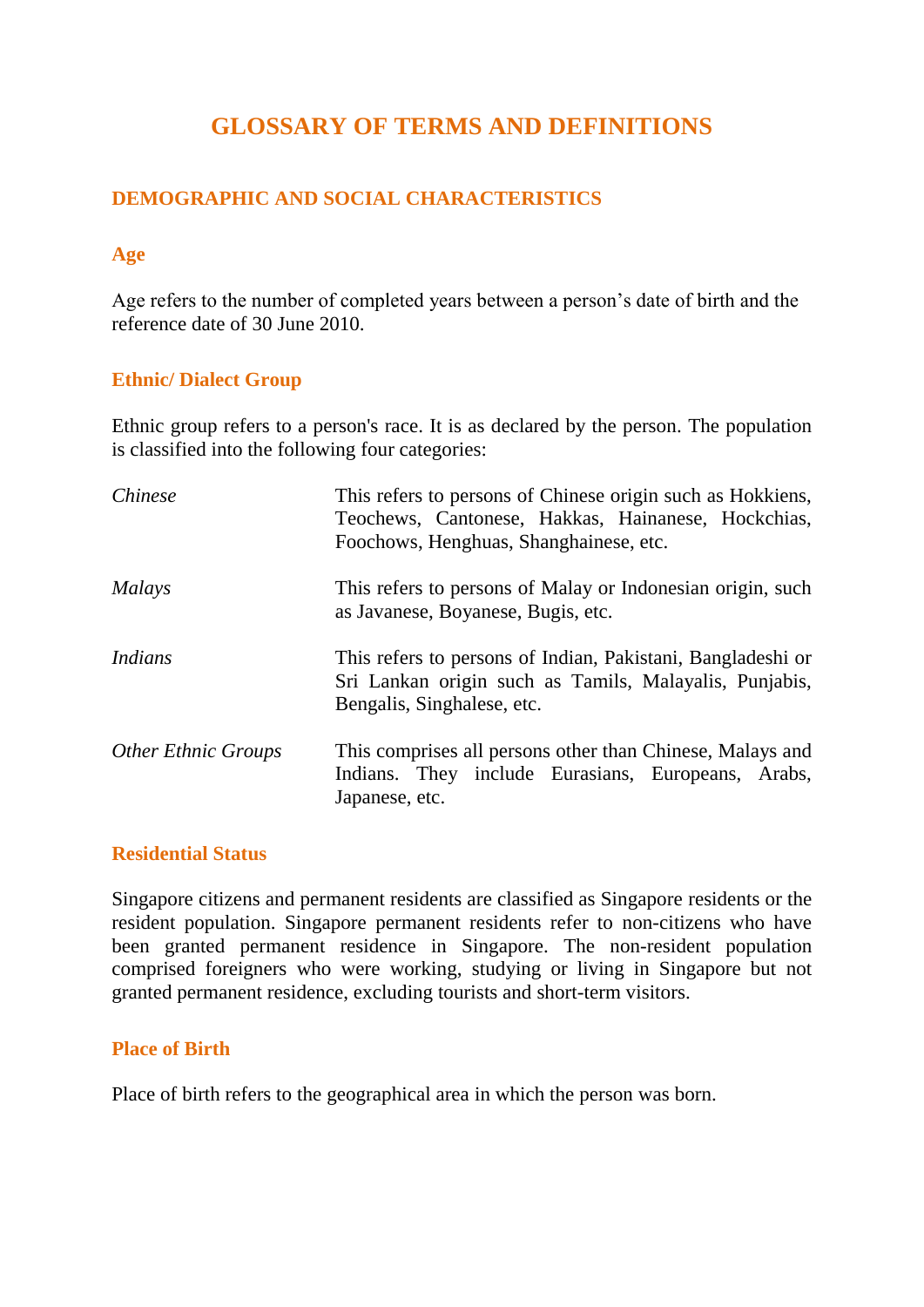# **Marital Status**

Marital status refers to a person's conjugal status in relation to the marriage laws or customs in Singapore.

| Single             | This refers to persons who have never been married.                                                                                                                              |
|--------------------|----------------------------------------------------------------------------------------------------------------------------------------------------------------------------------|
| <i>Married</i>     | This refers to persons who are legally married or married<br>according to customary rites.                                                                                       |
| Widowed            | This refers to persons whose spouses are deceased and<br>have not remarried.                                                                                                     |
| Divorced/Separated | This refers to persons whose marriages have been legally<br>dissolved, or persons who have been legally separated or<br>estranged from their spouses and who have not remarried. |

## **Ever-Married Females**

Ever-married females refer to females who have been married before and are currently married, widowed, or divorced/separated.

## **Number of Children Born**

Number of children born refers to all the live-born children each resident woman aged 15 years and over has ever given birth to. It includes those children who are currently staying with her, those who have set up their own homes and those who are no longer living.

#### **Religion**

Religion refers to the religious faith or spiritual belief of a person, regardless of whether or not he regularly attends religious ceremonies in a temple, mosque, church or other religious building. He may or may not practise his faith or belief. It is as declared by the person.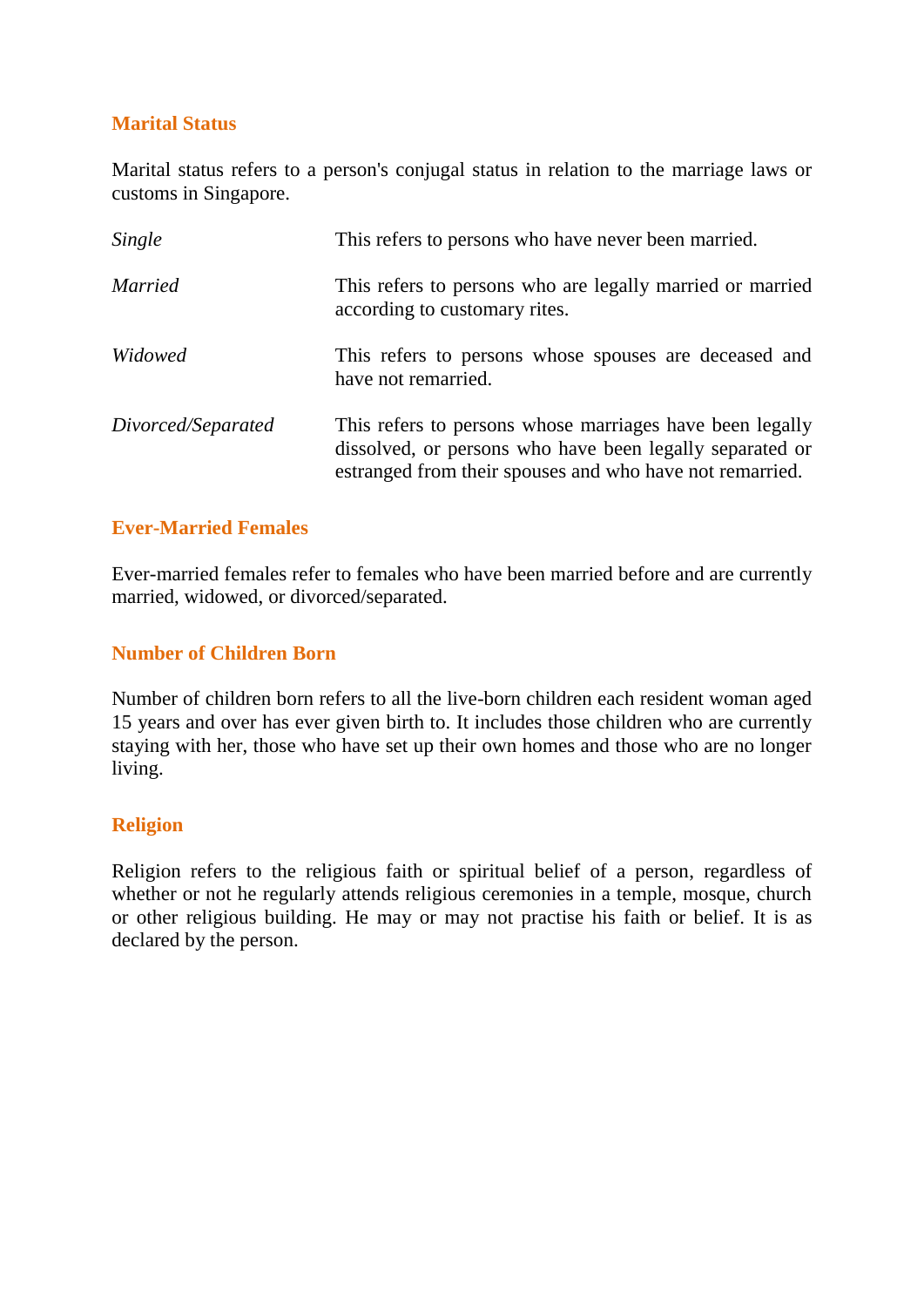# **EDUCATION, LITERACY AND LANGUAGE**

## **Literacy**

This refers to a person's ability to read with understanding, e.g. a newspaper, in the language(s) specified. It is as declared by the person.

## **Language Most Frequently Spoken at Home**

Language most frequently spoken at home refers to the language or dialect that a person uses most frequently at home when speaking to household members.

#### **Level of Education Attending**

Level of education attending refers to the grade or standard of formal education which a full-time student is attending. The Singapore Standard Educational Classification 2010 is used to classify students by level of education attending. Students aged 5 years and over are classified into the following six main categories:

| Pre-Primary                                     | This refers to students attending kindergartens or pre-primary<br>classes.                                                                                                                                                                                                                                                                                                                                                   |
|-------------------------------------------------|------------------------------------------------------------------------------------------------------------------------------------------------------------------------------------------------------------------------------------------------------------------------------------------------------------------------------------------------------------------------------------------------------------------------------|
| Primary                                         | This refers to students attending Primary 1 to 6 and special classes<br>for the educationally sub-normal.                                                                                                                                                                                                                                                                                                                    |
| Secondary                                       | This refers to students attending Secondary 1 to 5 or courses of<br>secondary level offered in the vocational, technical and commercial<br>education institutions, e.g. Institute of Technical Education (ITE)<br>Skills Certificate course.                                                                                                                                                                                 |
| Post-Secondary<br>(Non-Tertiary)                | This refers to students attending Pre-University classes and junior<br>colleges or other courses at post-secondary level, e.g. National ITE<br>Certificate (Nitec), Higher Nitec and Master Nitec.                                                                                                                                                                                                                           |
| Polytechnic                                     | This refers to students attending polytechnic diploma or polytechnic<br>post/ advanced/ specialist/ management/ graduate diploma courses<br>offered by the local polytechnics such as the Singapore<br>Polytechnic, Ngee Ann Polytechnic, Temasek Polytechnic,<br>Nanyang Polytechnic and Republic Polytechnic.                                                                                                              |
| Professional Qualification and<br>Other Diploma | This refers to students attending courses leading to the award of<br>professional qualification and other diploma, e.g. ITE diploma,<br>National Institute of Education (NIE) diploma, Singapore Institute<br>of Management (SIM) diploma, LASALLE diploma, Nanyang<br>Academy of Fine Arts (NAFA) diploma, Association of Chartered<br>Certified Accountants (ACCA) Qualification and Chartered<br>Financial Analyst (CFA). |
| University                                      | This refers to students attending degree or post-graduate courses in<br>universities.                                                                                                                                                                                                                                                                                                                                        |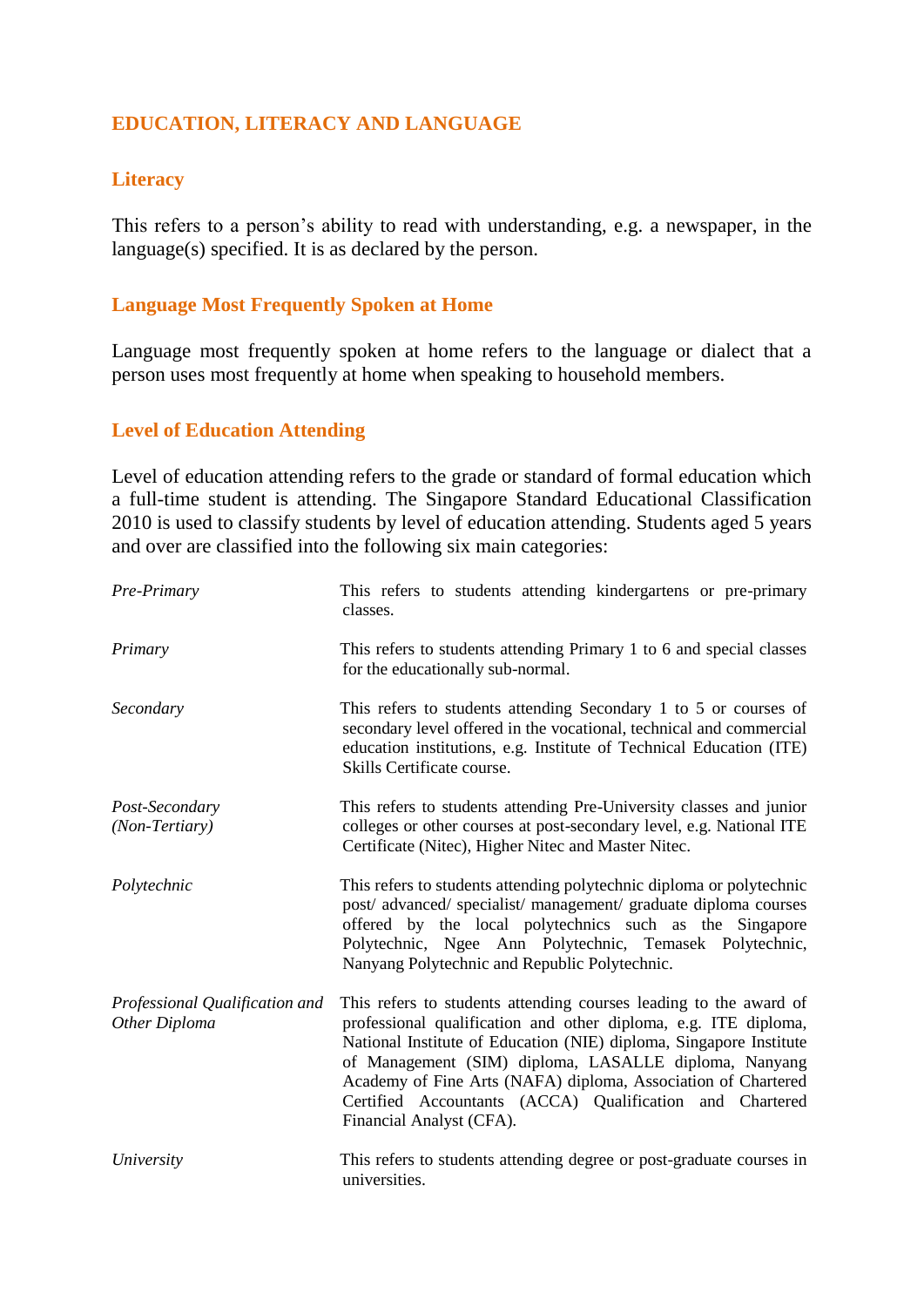## **Highest Qualification Attained**

Highest qualification attained refers to the highest grade or standard a person has passed or the highest level where a certificate, diploma, or degree is awarded. The Singapore Standard Educational Classification 2010 is used to classify persons by highest qualification attained. Persons aged 15 years and over who are not attending educational institutions as full-time students are classified into the following main categories:

| No Qualification                 | This refers to those who have never attended school, or have<br>primary education but without Primary School Leaving<br>Examination (PSLE) certificate or their equivalent, or have<br>Certificate in Basic Education for Skills Training (BEST) 1-3.                                                                                                                                                                                                                                                                                                                                                                                                                                                                                                                                                                                                                          |
|----------------------------------|--------------------------------------------------------------------------------------------------------------------------------------------------------------------------------------------------------------------------------------------------------------------------------------------------------------------------------------------------------------------------------------------------------------------------------------------------------------------------------------------------------------------------------------------------------------------------------------------------------------------------------------------------------------------------------------------------------------------------------------------------------------------------------------------------------------------------------------------------------------------------------|
| Primary                          | This refers to those who have PSLE or other certificate of<br>equivalent standard, or have Certificate in BEST 4 or at least 3<br>Employability Skills Systems (ESS) Workplace Literacy and<br>Numeracy (WPLN) Statements of Attainment at Level 1 or 2.                                                                                                                                                                                                                                                                                                                                                                                                                                                                                                                                                                                                                       |
| Lower Secondary                  | This refers to those who have secondary education without a<br>General Certificate of Education (GCE) Normal ('N')/ Ordinary<br>('O') Level pass or equivalent, or have Certificate in Worker<br>Improvement through Secondary Education (WISE) 1-3, or basic<br>vocational certificates (including ITE Basic Vocational Training),<br>or at least 3 ESS WPLN Statements of Attainment at Level 3 or 4.                                                                                                                                                                                                                                                                                                                                                                                                                                                                        |
| Secondary                        | This refers to those who have at least 1 GCE 'N'/ 'O' Level pass, or<br>have National ITE Certificate (Intermediate) or equivalent (e.g.<br>National Technical Certificate Grade 3, Certificate of Vocational<br>Training), or have ITE Skills Certificate (ISC) or equivalent (e.g.<br>Certificate of Competency, Certificate in Service Skills) or at least<br>3 ESS WPLN Statements of Attainment at Level 5 and above.                                                                                                                                                                                                                                                                                                                                                                                                                                                     |
| Post-Secondary<br>(Non-Tertiary) | This refers to those who have at least 1 GCE Advanced $(A^{\prime})$ /<br>Higher 2 ('H2') Level pass or other certificates/ qualifications of<br>equivalent standard. It also includes those who have Nitec (e.g.<br>Post Nitec Certificate, Certificate in Office Skills, National<br>Technical Certificate Grade 2, National Certificate in Nursing,<br>Advanced Builder Certificate), or have Higher Nitec (including<br>Certificate in Business Skills, Industrial Technician Certificate and<br>other polytechnic certificates), or Master Nitec or equivalent (e.g.<br>National Technical Certificate Grade 1). This group also includes<br>Workforce Skills Qualifications (WSQ) Certificate/ Higher<br>Certificate/ Advanced Certificate or equivalent, International<br>Baccalaureate/ High school diploma or other advanced certificates<br>(e.g. SIM certificates). |
| Polytechnic                      | This refers to those who have polytechnic diploma, or polytechnic<br>diploma (including polytechnic<br>advanced<br>advanced/ post/<br>specialist/ management/ graduate diploma), or polytechnic post-<br>diploma certificate.                                                                                                                                                                                                                                                                                                                                                                                                                                                                                                                                                                                                                                                  |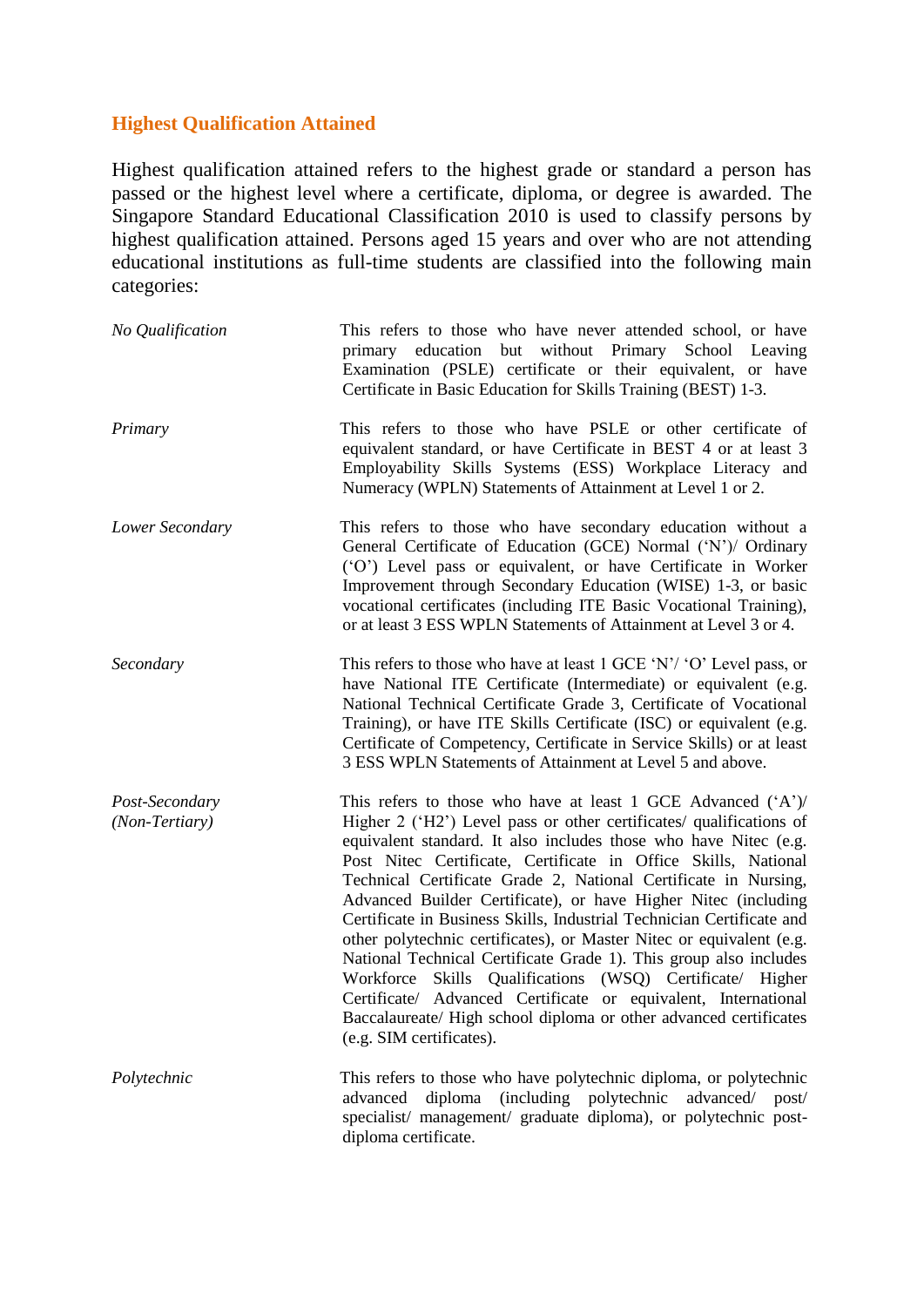|               | <i>Professional Qualification and</i> This refers to those who have qualifications awarded by                                                                                                                                    |
|---------------|----------------------------------------------------------------------------------------------------------------------------------------------------------------------------------------------------------------------------------|
| Other Diploma | professional bodies, or NIE diploma, ITE diploma and other<br>diploma qualifications (e.g. SIM diploma, LASALLE diploma,<br>NAFA diploma, WSQ diploma and WSQ specialist diploma).                                               |
| University    | This refers to those who have Bachelor Degree, or Postgraduate<br>Diploma (including NIE postgraduate diploma), or Masters, or<br>Doctorate. It also includes persons with WSQ graduate certificate<br>and WSQ graduate diploma. |

#### **Field of Study**

Field of study refers to the principal discipline, branch or subject matter of study that leads to the award of the qualification attained. The Singapore Standard Educational Classification 2010 is used to classify the subject matter of study.

## **ECONOMIC CHARACTERISTICS**

#### **Economic Status**

The economic status of a person refers to whether a person was working during the seven days preceding the day he was enumerated. Persons aged 15 years and over are classified as either economically active or economically inactive.

Economically active persons refer to persons who were working and those who were actively looking for work if not working during the reference period.

*Working* A working person is one who during the reference period, worked for pay or profit. It includes those serving national service, as well as those who were helping in a family business without fixed pay. It also includes all those who had a job or business to return to but were temporarily absent because of illness, injury or other reasons. *Unemployed* An unemployed person is one who was not working during the reference period but was actively looking for work or planning to start his own business.

Economically inactive persons refer to persons who were not working and not actively looking for work during the reference period.